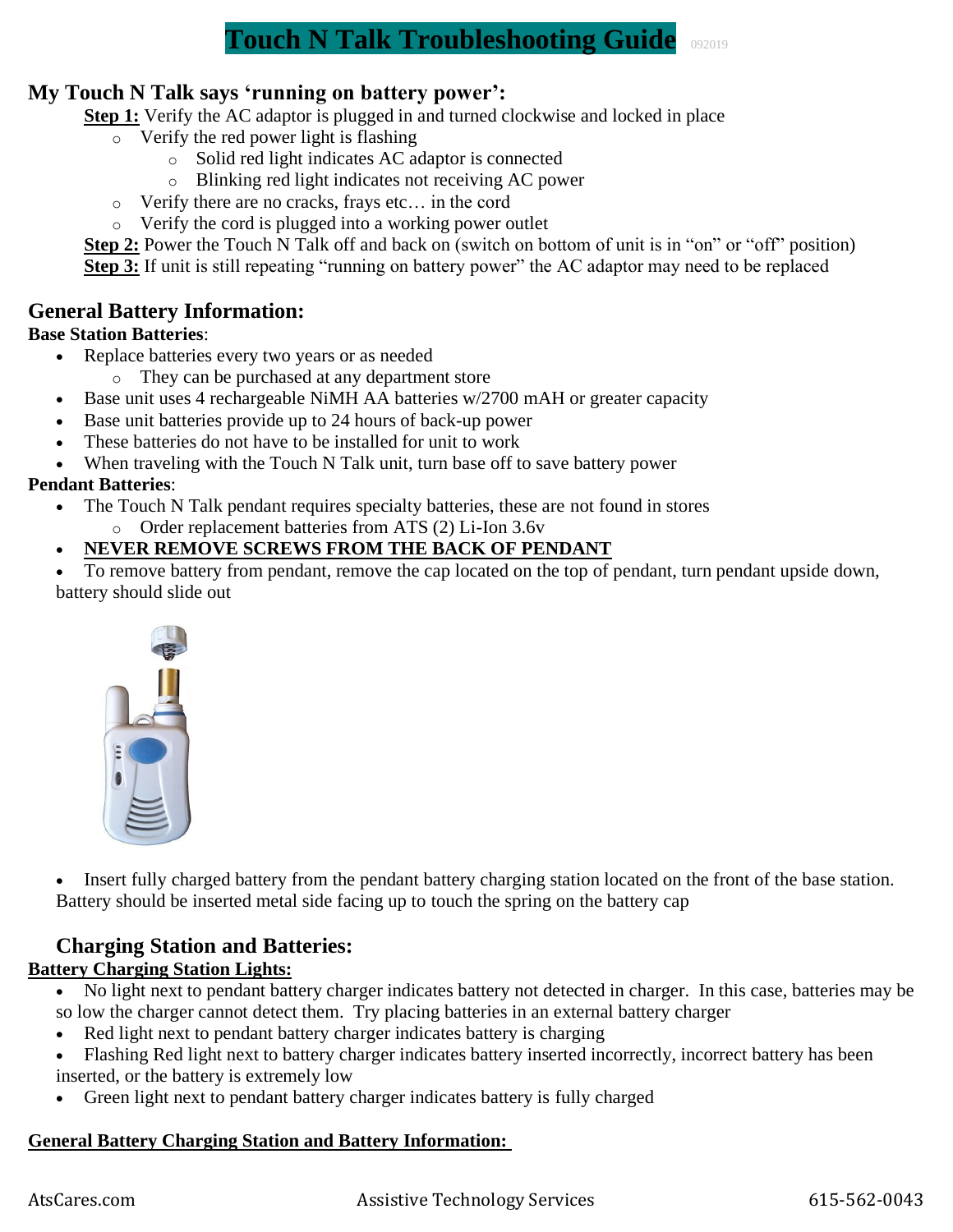### • **DO NOT PLACE NON-RECHARGABLE BATTERIES IN BATTERY CHARGER,** this can cause

damage to the battery charger

- When a healthy battery is placed into the charging station the light should always be red first. Even a fully charged battery will show red first, then go to green
- ATS recommends that you swap the Touch N Talk pendant battery at least once a month to keep batteries in good health

## **Battery Testing:**

**Step 1:** Test each battery in the pendant by performing a battery test. Press the gray button on the back of the Touch N Talk pendant to test. This test will give you the charge status on the battery

**Step 2:** Verify the battery is clean and not corroded

**Step 3:** Verify the battery charging station is free of debris

**Step 4:** Ensure battery is inserted into charging station correctly. The positive end will be on the left and the negative (silver) end will be on the right against spring

**Step 5:** Make sure the red ribbon is flat underneath the charging battery. If the battery is still not charging,

place red ribbon on top of battery. Sometimes ribbon creates just enough interference with battery connecting with charging clip below spring

**Step 6:** Gently pull the spring to verify the battery has good contact for charging

**Step 7:** Gently roll the batteries in the charging station until light comes on

**Step 8:** Swap batteries and confirm both batteries are charging

**Step 9:** Verify the battery charging cover is on securely

# **If Battery Test Says "Replace Battery Now**"

Swap battery that is in the Touch N Talk pendant with the fully charged battery from the battery charging station

# **My Info Light is flashing:**

- If the Info light is off the system is on standby
- If the info light is solid the system is dialing/talking or in Learn Mode
- If the info light is flashing it means pendant learning or low pendant battery

 $\circ$  You should perform a system check to verify what the problem is. Refer to Page 22 of your Touch N Talk user manual.

# **My Touch N Talk is only calling 911:**

- **Step 1:** Verify the Touch N Talk is in Friends Only or Friends & 911 mode.
- **Step 2:** Reprogram all 4 emergency contact phone numbers and verify unit says programming complete.

**Step 3:** Press and hold the blue button on the Touch N Talk pendant to make a test call.

# **My Touch N Talk is not saving programmed numbers:**

Tips for Programming emergency contact numbers

- When dialing the digits on the keypad, make sure the unit repeats every digit before moving to the next digit
- When dialing the digits on your telephone keypad if the Touch N talk repeats a digit twice it will program the digit twice. This will require re-programming.
- If you make a mistake press the pound sign (#) until the Touch N Talk says programming complete and repeat the programming sequence Step 3 – Step 4 below
- The system will ask you to program all 4 emergency contacts, even if you only want 1 emergency contact, you must press the pound sign (#) to save the numbers. If you only want 1 number saved, you will still need to press the pound sign (#) in contact numbers 2,3 and 4, When complete you will hear the Touch N Talk say 'programming complete'

# **Step 1:** Place unit in Learn Mode

**Step 2:** Pick up a telephone handset that is connected to the same phone line as your Touch N Talk. You can call someone or just leave the phone line open with a dial tone

**Step 3:** Press 1234 # on telephone keypad (the Touch N Talk will repeat any numbers dialed on the key pad)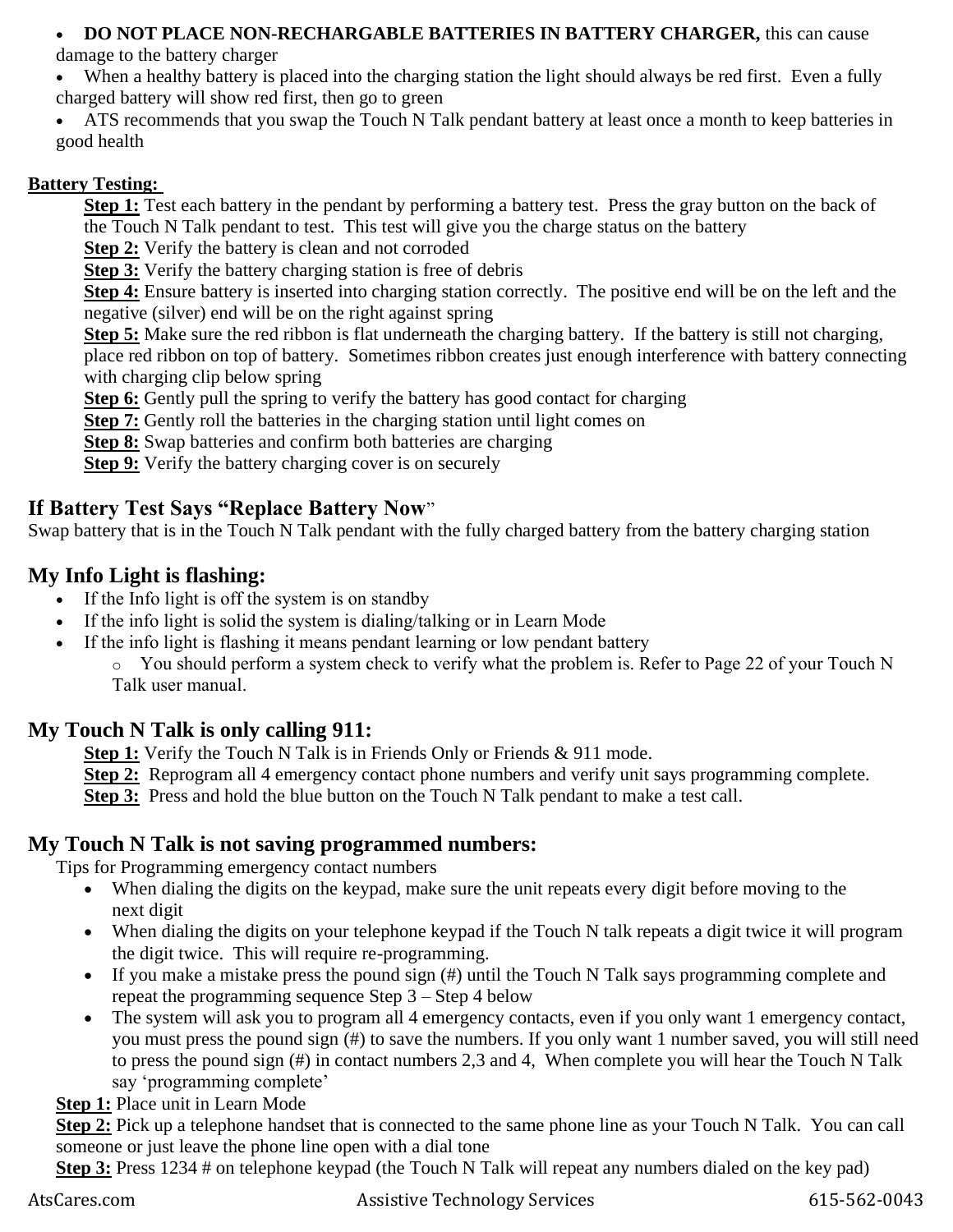**Step 4:** Enter Emergency Contact Number followed by the pound sign (#) Repeat Step 4 until your Touch N Talk says, "programming complete"

## **How to Change or Erase Previously Programmed Numbers:**

You cannot change or erase just one number. All of your Touch N Talk contacts will need to be completely reentered.

# **Pressing 5 Does Not Connect Call:**

#### **Possible Solutions based on outgoing phone line type**:

• If your medical alert unit is attached to a **POTS (Standard Phone line such as ATT)** or **VOIP/DSL** (**Digital services such as Comcast**) and your unit is calling an iPhone, DTMF tone recognition may be an issue. Press 5 multiple times on your iPhone or download a tone generator application to resolve

• If your medical alert is attached to a **Cellular service (services such as Verizon Home)** and your unit is calling an iPhone, contact your home phone service provider and ask them to change the **LTE** settings to **Data** only on your home phone line. You can also try pressing 5 multiple times on your iPhone or download a tone generator application to resolve

• If your medical alert is attached via **Bluetooth Cellular connection (Bluetooth Adapter connected to unit)** and your unit is calling an iPhone, the LTE setting may also need to be changed. On the cell phone connected to the Bluetooth Adapter (i.e. the phone that is making the outgoing call), change the **LTE** settings

to **Data** only. You can also try pressing 5 multiple times on your iPhone or download a tone generator application to resolve

## **Base and Pendant 'Out of Range':**

**Step 1:** Press and hold the gray button on the back of the Touch N Talk pendant for 4 seconds until you hear a double beep to perform a system check

**Step 2:** Verify the base station is powered on

**Step 3:** If the base station is on, power the base station off and turn the base station back on. The power switch on bottom of the base station

**Step 4:** Perform another system check by pressing the gray button on the back of the pendant for 4 seconds

## **If still out of range erase all pendants and re-pair:**

**Step 1:** Press and hold the RED Code Learn button on the back of the Touch N Talk base unit until you hear a voice prompt "Erase all pendants" and release the button. You will hear another voice prompt say "all pendants erased"

**Step 2:** Press the RED Code Learn button on the back of the Touch N Talk base unit for 2 seconds. You will hear a beep and a voice prompt saying 'Pendant Learning'

## **On the Pendant:**

**Step 3:** Press the Blue Panic button on the front of the Touch N Talk pendant along with the Gray Test button on the back of the Touch N talk pendant at the SAME TIME and HOLD both buttons until you hear a double beep and the pendant says "Pendant Learning." Continue pressing both buttons until you hear the Touch N Talk pendant and the Touch N Talk base both say "pendant code learned". This can take up to 10 seconds after which release both buttons on the pendant

• If "Base and Pendant out of Range" or "Pendant Learning Failed" is heard from the Touch N Talk pendant and base station, stop - wait 30 seconds and start at **Step 1** again. (Note: For the Emergency Wall

Communicator, push and hold the Red "Help" and gray test button located in the top left corner)

**Step 4:** When Pendant learning has been successful you will hear "Pendant Code Learned" and a battery status announcement.

• If "Base and Pendant out of Range" or "Pendant Learning Failed" is heard from the Base or Pendant, STOP - wait 30 seconds and start at step #1 again.

# **My pendant keeps saying "battery is ok":**

**Step 1:** Check that the battery cap is on tight and free from cracks **Step 2:** Gently pull spring on the battery cap to ensure it's making contact with the battery